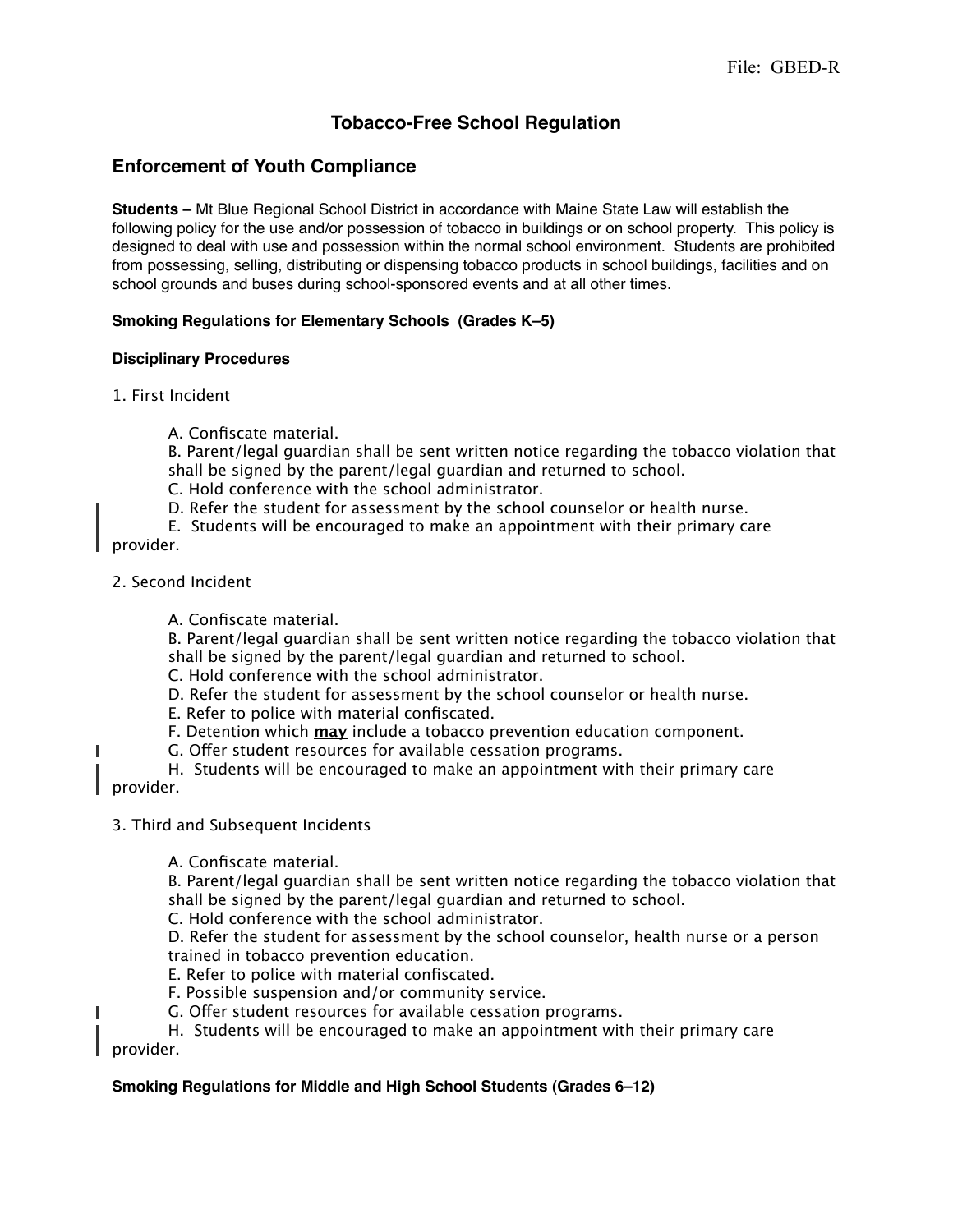#### **Disciplinary Procedures**

1. First Incident

П

П

A. Confiscate material.

B. Parent/legal guardian shall be sent written notice regarding the tobacco violation that shall be signed by the parent/legal guardian and returned to school.

C. Hold conference with school administrator.

D. Refer student for assessment by the counselor, health nurse or person trained in tobacco prevention education.

E. In/Out of  $s$ chool suspension at the discretion of the Administration, which includes a tobacco prevention component.

E. Students will be encouraged to make an appointment with their primary care provider.

- 2. Second Incident
	- A. Confiscate material.

B. Parent/legal guardian shall be sent written notice regarding the tobacco violation that shall be signed by the parent/legal guardian and returned to school.

C. Hold conference with school administrator.

D. Refer to police with confiscated material.

E. Refer the student for assessment by the counselor, health nurse or a person trained in tobacco prevention.

F. Offer student resources for available cessation programs.

G. In/Out of school suspension which includes a tobacco prevention education

component. Note: Administration will determine home or in-school suspension.

H. Students will be encouraged to make an appointment with their primary care provider.

## 3. Third and Subsequent Incidents

A. Confiscate material.

B. Parent/legal guardian shall be sent written notice regarding the tobacco violation that shall be signed by the parent/legal guardian and returned to school.

C. Hold conference with school administrator.

D. Refer to police with confiscated material.

E. Refer student for assessment by the counselor, health nurse or person trained in tobacco prevention education.

F. Offer student resources for available cessation programs.

G. In/Out of school suspension which includes a tobacco prevention component or a cessation program if the student expresses a desire to quit. Note: Administration will determine home or in-school suspension.

H. Students will be encouraged to make an appointment with their primary care provider.

## **Enforcement of Staff Compliance**

## **Faculty/Staff**

Faculty and staff include administrators, teachers, custodians, maintenance workers, aides, secretaries, teacher assistants, food service personnel, etc. These individuals may not use tobacco products during working hours or at any time on school grounds or at a schoolsponsored event or in school owned vehicles. Employees are strictly prohibited from selling,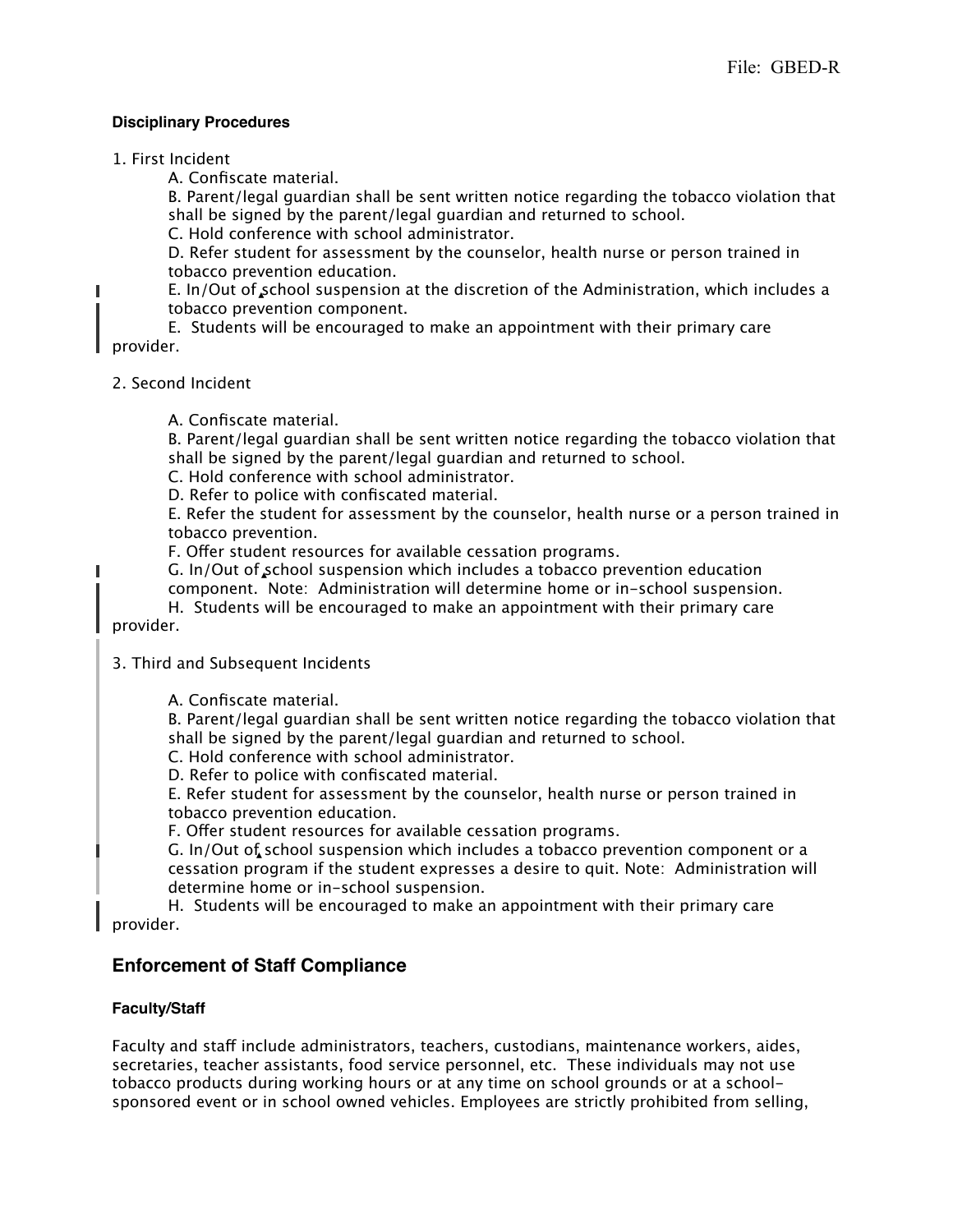I distributing or in any way dispensing tobacco products to students. Employees will be provided with information on available smoking cessation programs and options annually. Staff will also be notified of programs that are covered as part of district medical insurance plan. Staff members will be subject to the following procedures:

**First offense:** A written warning by the appropriate administrator. Refer to cessation program.

**Second offense:** A formal reprimand by the appropriate administrator and a letter of same to be placed in personnel file. A cessation program (with documentation) is required.

**Third offense:** Meeting with the school board and possible leave without pay or dismissal. Refer to cessation program.